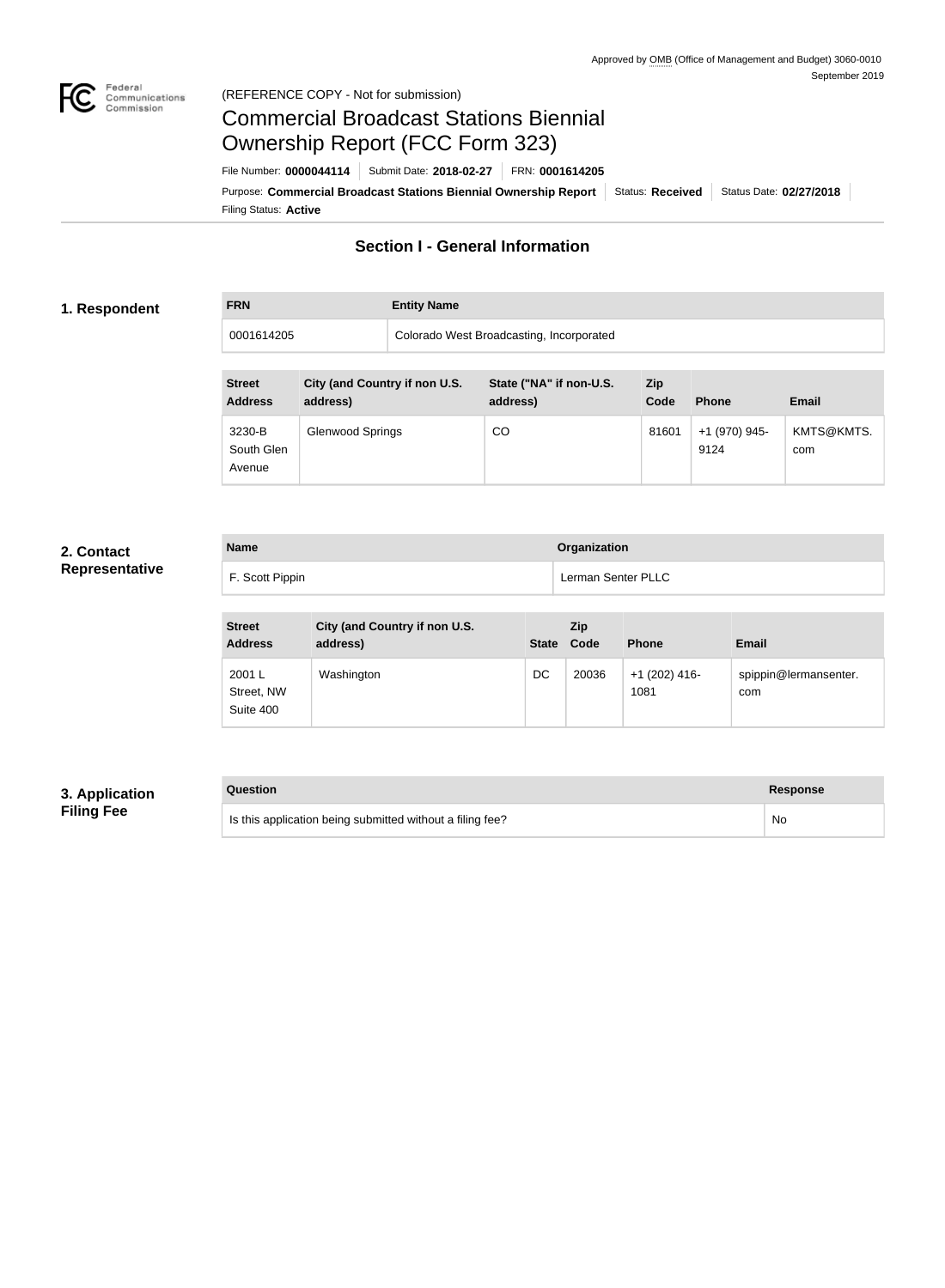| <b>Fees</b> | <b>Application Type</b> | <b>Form Number</b> | <b>Fee Code</b> | Quantity | <b>Fee Amount</b> | <b>Subtotal</b> |
|-------------|-------------------------|--------------------|-----------------|----------|-------------------|-----------------|
|             | Biennial                | Form 323           | <b>MAR</b>      |          | 85                | \$70.00         |
|             |                         |                    |                 |          | Total             | \$70.00         |

# **4. Nature of Respondent**

| (a) Provide the following information about the Respondent: |                        |
|-------------------------------------------------------------|------------------------|
| <b>Relationship to stations/permits</b>                     | Licensee               |
| <b>Nature of Respondent</b>                                 | For-profit corporation |

**(b) Provide the following information about this report:**

| <b>Purpose</b> | Biennial                                                                                                                                                                               |
|----------------|----------------------------------------------------------------------------------------------------------------------------------------------------------------------------------------|
| "As of" date   | 10/01/2017                                                                                                                                                                             |
|                | When filing a biennial ownership report or validating<br>and resubmitting a prior biennial ownership report, this<br>date must be Oct. 1 of the year in which this report is<br>filed. |

#### **5. Licensee(s) and Station(s)**

#### **Respondent is filing this report to cover the following Licensee(s) and station(s):**

| Licensee/Permittee Name                  | <b>FRN</b> |
|------------------------------------------|------------|
| Colorado West Broadcasting, Incorporated | 0001614205 |

| Fac. ID No. | <b>Call Sign</b> | <b>City</b>             | <b>State</b> | <b>Service</b> |
|-------------|------------------|-------------------------|--------------|----------------|
| 12375       | K244CO           | WEST GLENWOOD SPRING    | CO           | <b>FX</b>      |
| 12377       | <b>K258CG</b>    | <b>RIFLE</b>            | CO           | <b>FX</b>      |
| 12378       | <b>KMTS</b>      | <b>GLENWOOD SPRINGS</b> | CO           | <b>FM</b>      |
| 156522      | K279BZ           | <b>NEW CASTLE</b>       | CO           | <b>FX</b>      |

# **Section II – Biennial Ownership Information**

**1. 47 C.F.R. Section 73.3613 and Other Documents**

Licensee Respondents that hold authorizations for one or more full power television, AM, and/or FM stations should list all contracts and other instruments set forth in 47 C.F.R. Section 73.3613(a) through (c) for the facility or facilities listed on this report. In addition, attributable Local Marketing Agreements (LMAs) and attributable Joint Sales Agreements (JSAs) must be disclosed by the licensee of the brokering station on its ownership report. If the agreement is an attributable LMA, an attributable JSA, or a network affiliation agreement, check the appropriate box. Otherwise, select "Other." Non-Licensee Respondents, as well as Licensee Respondents that only hold authorizations for Class A television and/or low power television stations, should select "Not Applicable" in response to this question.

| <b>Document Information</b>           |                           |  |
|---------------------------------------|---------------------------|--|
| Description of contract or instrument | Articles of Incorporation |  |
| Parties to contract or instrument     | <b>Shareholders</b>       |  |
| Date of execution                     | 11/1996                   |  |
| Date of expiration                    | No expiration date        |  |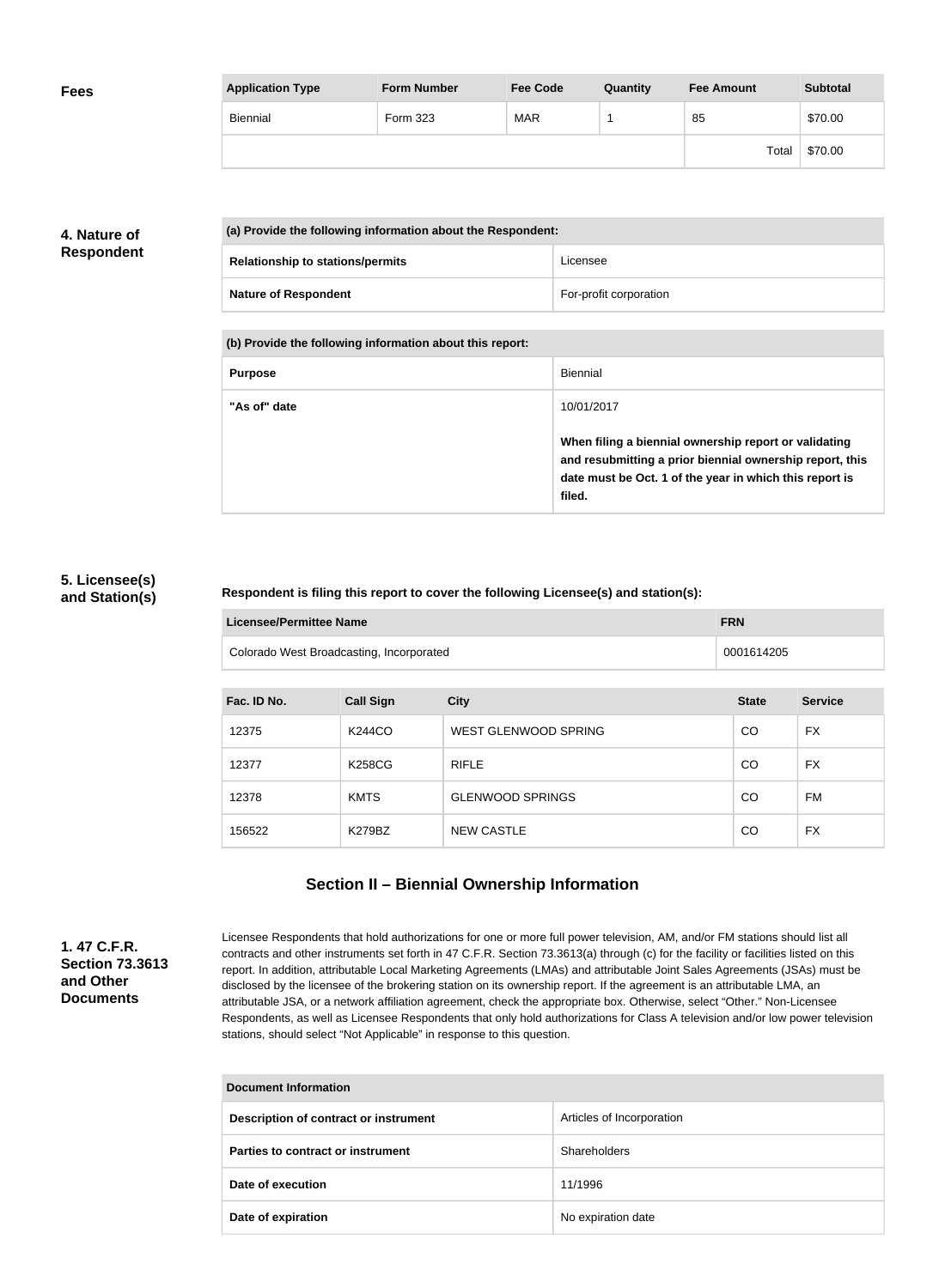| <b>Agreement type</b>       | Other                                            |
|-----------------------------|--------------------------------------------------|
| (check all that apply)      | <b>Agreement Type: Articles of Incorporation</b> |
| <b>Document Information</b> |                                                  |
|                             |                                                  |

| Description of contract or instrument           | <b>Bylaws</b>                          |
|-------------------------------------------------|----------------------------------------|
| Parties to contract or instrument               | Shareholders                           |
| Date of execution                               | 11/1996                                |
| Date of expiration                              | No expiration date                     |
| <b>Agreement type</b><br>(check all that apply) | Other<br><b>Agreement Type: Bylaws</b> |

#### **2. Ownership Interests**

**(a)** Ownership Interests. This Question requires Respondents to enter detailed information about ownership interests by generating a series of subforms. Answer each question on each subform. The first subform listing should be for the Respondent itself. If the Respondent is not a natural person, also list each of the officers, directors, stockholders, non-insulated partners, non-insulated members, and any other persons or entities with a direct attributable interest in the Respondent pursuant to the standards set forth in 47 C.F.R. Section 73.3555. (A "direct" interest is one that is not held through any intervening companies or entities.) List each interest holder with a direct attributable interest in the Respondent separately.

Leave the percentage of total assets (Equity Debt Plus) field blank for an interest holder unless that interest holder has an attributable interest in the Respondent solely on the basis of the Commission's Equity Debt Plus attribution standard, 47 C.F.R. Section 73.3555, Note 2(i).

In the case of vertical or indirect ownership structures, list only those interests in the Respondent that also represent an attributable interest in the Licensee(s) for which the report is being submitted.

Entities that are part of an organizational structure that includes holding companies or other forms of indirect ownership must file separate ownership reports. In such a structure do not report, or file a separate report for, any interest holder that does not have an attributable interest in the Licensee(s) for which the report is being submitted.

Please see the Instructions for further detail concerning interests that must be reported in response to this question.

The Respondent must provide an FCC Registration Number for each interest holder reported in response to this question. Please see the Instructions for detailed information and guidance concerning this requirement.

| <b>Ownership Information</b>                          |                                                         |                          |  |
|-------------------------------------------------------|---------------------------------------------------------|--------------------------|--|
| <b>FRN</b>                                            | 0001614205                                              |                          |  |
| <b>Entity Name</b>                                    | Colorado West Broadcasting, Incorporated                |                          |  |
| <b>Address</b>                                        | PO Box                                                  |                          |  |
|                                                       | <b>Street 1</b>                                         | 3230-B South Glen Avenue |  |
|                                                       | <b>Street 2</b>                                         |                          |  |
|                                                       | <b>City</b>                                             | <b>Glenwood Springs</b>  |  |
|                                                       | State ("NA" if non-U.S.<br>address)                     | CO                       |  |
|                                                       | <b>Zip/Postal Code</b>                                  | 81601                    |  |
|                                                       | Country (if non-U.S.<br>address)                        | <b>United States</b>     |  |
| <b>Listing Type</b>                                   | Respondent                                              |                          |  |
| <b>Positional Interests</b><br>(check all that apply) | Respondent                                              |                          |  |
| <b>Tribal Nation or Tribal</b><br><b>Entity</b>       | Interest holder is not a Tribal nation or Tribal entity |                          |  |
|                                                       |                                                         |                          |  |

#### **Ownership Information**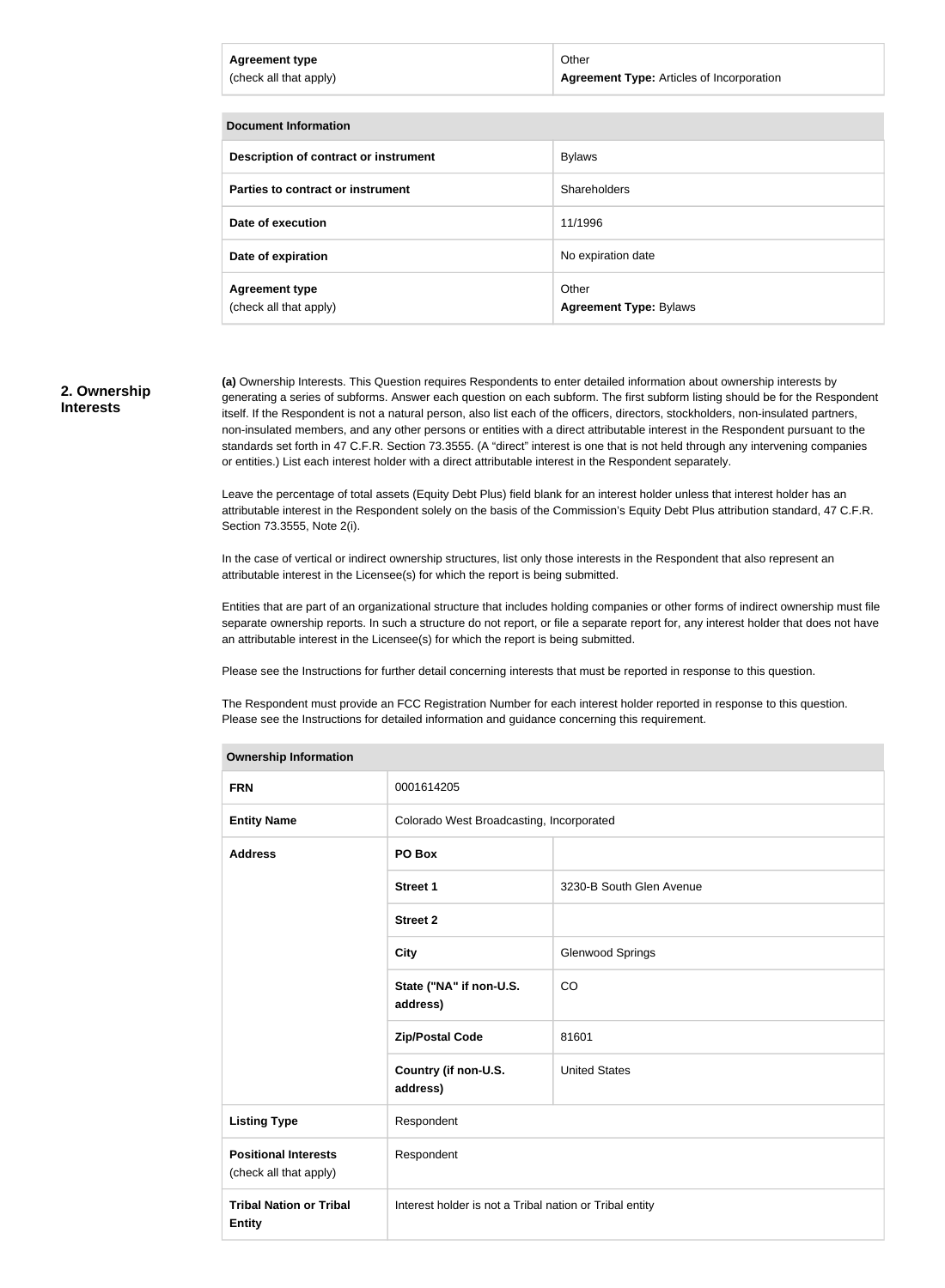| <b>Interest Percentages</b><br>(enter percentage values<br>from 0.0 to 100.0)                                              | Voting                                    | $0.0\%$ | Jointly Held?<br><b>No</b> |
|----------------------------------------------------------------------------------------------------------------------------|-------------------------------------------|---------|----------------------------|
|                                                                                                                            | <b>Equity</b>                             | $0.0\%$ |                            |
|                                                                                                                            | <b>Total assets (Equity Debt</b><br>Plus) | $0.0\%$ |                            |
| Does interest holder have an attributable interest in one or more broadcast stations<br>that do not appear on this report? |                                           |         | No.                        |

#### **Ownership Information**

| <b>FRN</b>                                                                                                                       | 0009991704                                              |                          |                            |
|----------------------------------------------------------------------------------------------------------------------------------|---------------------------------------------------------|--------------------------|----------------------------|
| <b>Entity Name</b>                                                                                                               | Dalmation Communications, Inc.                          |                          |                            |
| <b>Address</b>                                                                                                                   | PO Box                                                  |                          |                            |
|                                                                                                                                  | <b>Street 1</b>                                         | 3230-B South Glen Avenue |                            |
|                                                                                                                                  | <b>Street 2</b>                                         |                          |                            |
|                                                                                                                                  | <b>City</b>                                             | <b>Glenwood Springs</b>  |                            |
|                                                                                                                                  | State ("NA" if non-U.S.<br>address)                     | CO                       |                            |
|                                                                                                                                  | <b>Zip/Postal Code</b>                                  | 81601                    |                            |
|                                                                                                                                  | Country (if non-U.S.<br>address)                        | <b>United States</b>     |                            |
| <b>Listing Type</b>                                                                                                              | Other Interest Holder                                   |                          |                            |
| <b>Positional Interests</b><br>(check all that apply)                                                                            | Stockholder                                             |                          |                            |
| <b>Tribal Nation or Tribal</b><br><b>Entity</b>                                                                                  | Interest holder is not a Tribal nation or Tribal entity |                          |                            |
| <b>Interest Percentages</b><br>(enter percentage values                                                                          | Voting                                                  | 25.0%                    | <b>Jointly Held?</b><br>No |
| from 0.0 to 100.0)                                                                                                               | <b>Equity</b>                                           | 25.0%                    |                            |
|                                                                                                                                  | <b>Total assets (Equity Debt</b><br>Plus)               | 0.0%                     |                            |
| Does interest holder have an attributable interest in one or more broadcast stations<br>No<br>that do not appear on this report? |                                                         |                          |                            |

**Ownership Information**

| ווטוומונוטוווען קווופוסודאט |                                     |                   |  |
|-----------------------------|-------------------------------------|-------------------|--|
| <b>FRN</b>                  | 0014855498                          |                   |  |
| <b>Name</b>                 | Gabriel J. Chenoweth                |                   |  |
| <b>Address</b>              | PO Box                              |                   |  |
|                             | <b>Street 1</b>                     | 1577 Beech Street |  |
|                             | <b>Street 2</b>                     |                   |  |
|                             | City                                | Rifle             |  |
|                             | State ("NA" if non-U.S.<br>address) | CO                |  |
|                             |                                     |                   |  |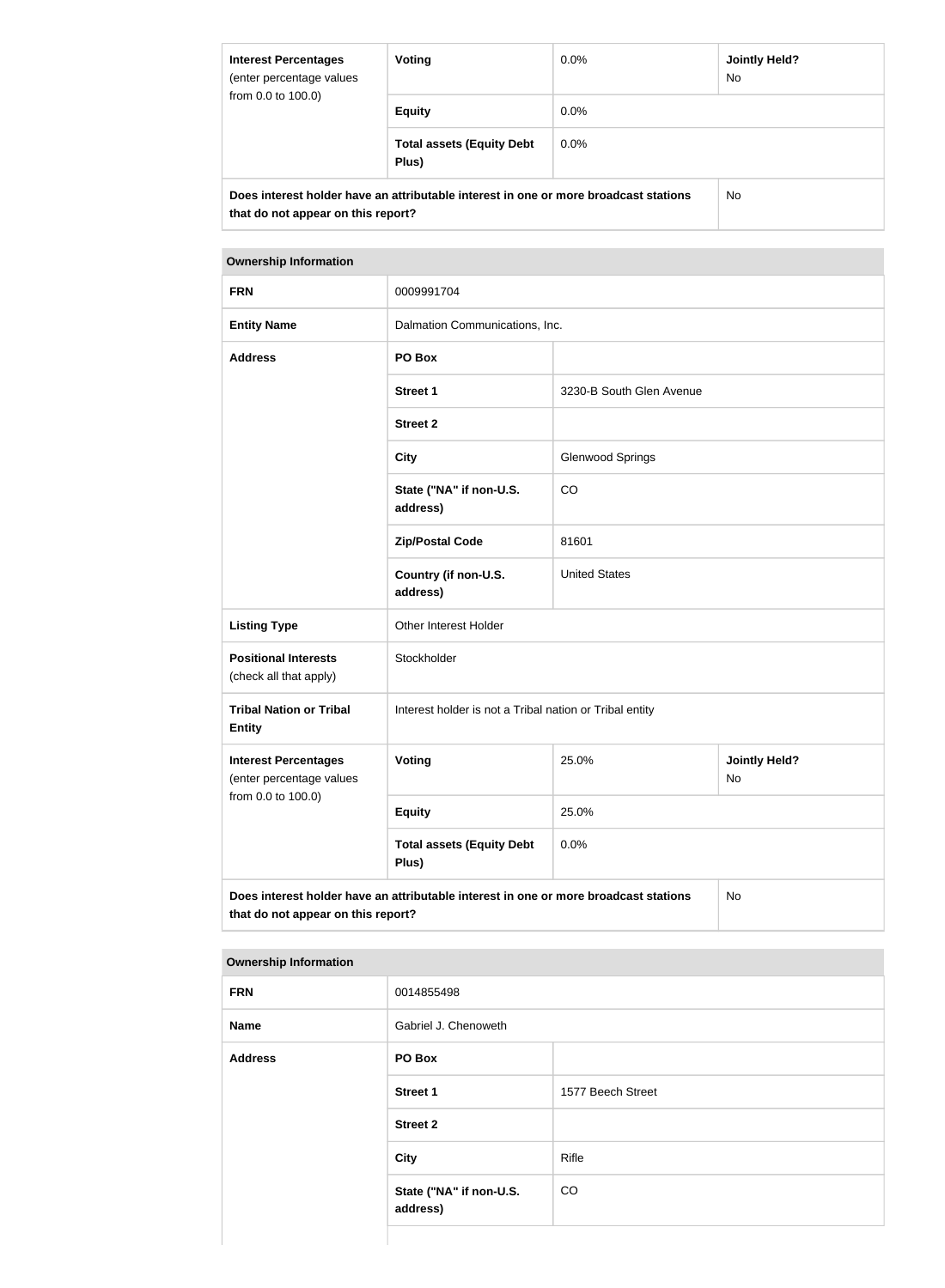|                                                                                      | <b>Zip/Postal Code</b>                    | 81659                  |                                   |
|--------------------------------------------------------------------------------------|-------------------------------------------|------------------------|-----------------------------------|
|                                                                                      | Country (if non-U.S.<br>address)          | <b>United States</b>   |                                   |
| <b>Listing Type</b>                                                                  | <b>Other Interest Holder</b>              |                        |                                   |
| <b>Positional Interests</b><br>(check all that apply)                                | Officer, Director, Stockholder            |                        |                                   |
| Citizenship, Gender,<br><b>Ethnicity, and Race</b><br><b>Information (Natural</b>    | <b>Citizenship</b>                        | <b>US</b>              |                                   |
|                                                                                      | Gender                                    | Male                   |                                   |
| <b>Persons Only)</b>                                                                 | <b>Ethnicity</b>                          | Not Hispanic or Latino |                                   |
|                                                                                      | Race                                      | White                  |                                   |
| <b>Interest Percentages</b><br>(enter percentage values                              | <b>Voting</b>                             | 22.0%                  | <b>Jointly Held?</b><br><b>No</b> |
| from 0.0 to 100.0)                                                                   | <b>Equity</b>                             | 22.0%                  |                                   |
|                                                                                      | <b>Total assets (Equity Debt</b><br>Plus) | 0.0%                   |                                   |
| Does interest holder have an attributable interest in one or more broadcast stations |                                           | <b>No</b>              |                                   |

**that do not appear on this report?**

| <b>Ownership Information</b>                                                  |                                     |                                    |  |
|-------------------------------------------------------------------------------|-------------------------------------|------------------------------------|--|
| <b>FRN</b>                                                                    | 0021252572                          |                                    |  |
| <b>Name</b>                                                                   | Keith Hefner                        |                                    |  |
| <b>Address</b>                                                                | PO Box                              |                                    |  |
|                                                                               | <b>Street 1</b>                     | 268 Laskey Drive                   |  |
|                                                                               | <b>Street 2</b>                     |                                    |  |
|                                                                               | <b>City</b>                         | <b>Beverly Hills</b>               |  |
|                                                                               | State ("NA" if non-U.S.<br>address) | CA                                 |  |
|                                                                               | <b>Zip/Postal Code</b>              | 90212                              |  |
|                                                                               | Country (if non-U.S.<br>address)    | <b>United States</b>               |  |
| <b>Listing Type</b>                                                           | Other Interest Holder               |                                    |  |
| <b>Positional Interests</b><br>(check all that apply)                         | Stockholder                         |                                    |  |
| Citizenship, Gender,                                                          | <b>Citizenship</b>                  | <b>US</b>                          |  |
| <b>Ethnicity, and Race</b><br><b>Information (Natural</b>                     | Gender                              | Male                               |  |
| Persons Only)                                                                 | <b>Ethnicity</b>                    | Not Hispanic or Latino             |  |
|                                                                               | Race                                | White                              |  |
| <b>Interest Percentages</b><br>(enter percentage values<br>from 0.0 to 100.0) | <b>Voting</b>                       | 5.0%<br><b>Jointly Held?</b><br>No |  |

**Equity** 5.0%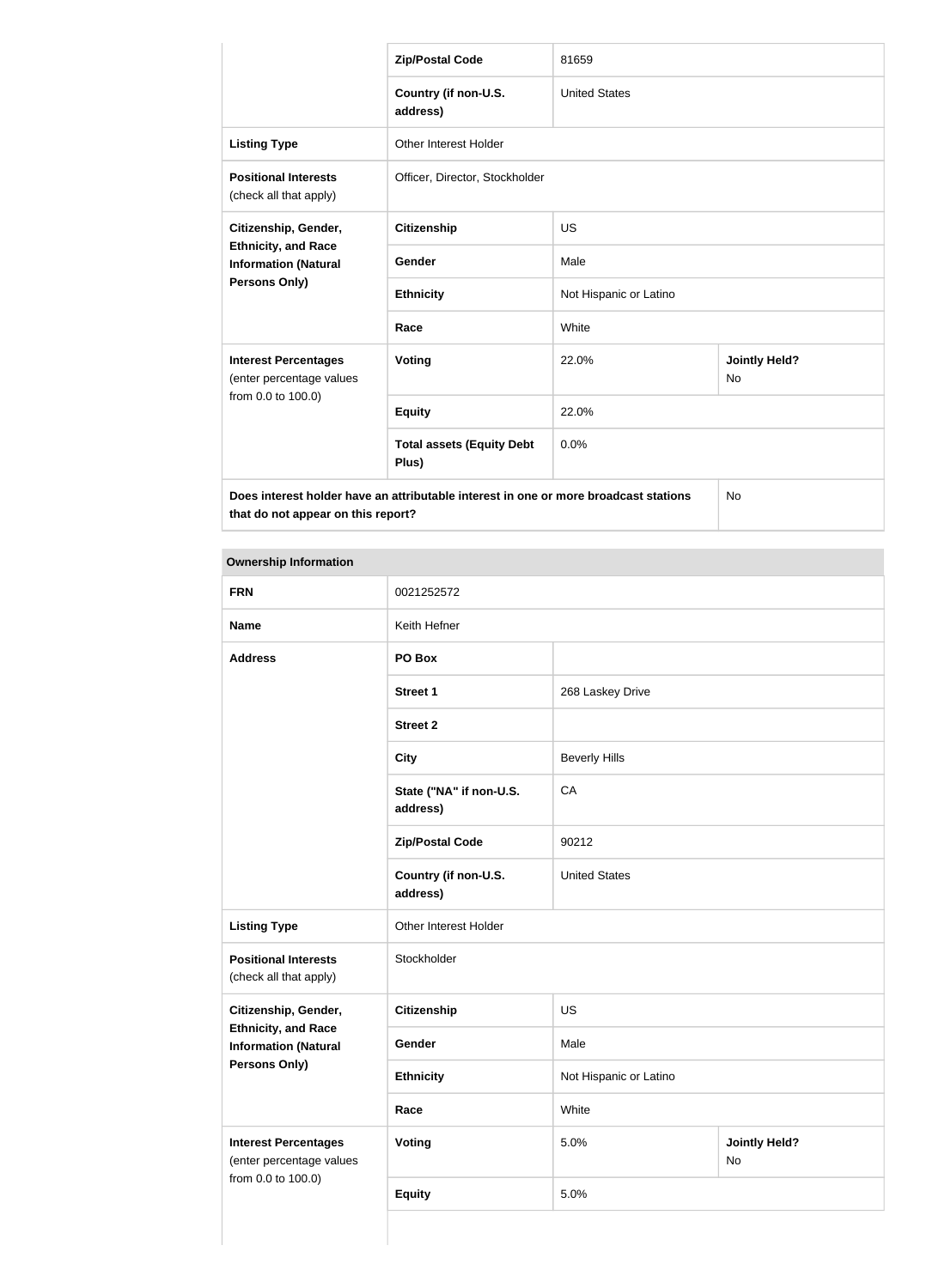| <b>Total assets (Equity Debt</b><br>Plus)                                            | $0.0\%$ |    |
|--------------------------------------------------------------------------------------|---------|----|
| Does interest holder have an attributable interest in one or more broadcast stations |         | No |

**that do not appear on this report?**

| <b>Ownership Information</b>                                                                                                     |                                           |                                     |  |
|----------------------------------------------------------------------------------------------------------------------------------|-------------------------------------------|-------------------------------------|--|
| <b>FRN</b>                                                                                                                       | 0019969435                                |                                     |  |
| <b>Name</b>                                                                                                                      | <b>Scott Curtis</b>                       |                                     |  |
| <b>Address</b>                                                                                                                   | PO Box                                    | 1073                                |  |
|                                                                                                                                  | Street 1                                  |                                     |  |
|                                                                                                                                  | <b>Street 2</b>                           |                                     |  |
|                                                                                                                                  | <b>City</b>                               | Ketchum                             |  |
|                                                                                                                                  | State ("NA" if non-U.S.<br>address)       | ID                                  |  |
|                                                                                                                                  | <b>Zip/Postal Code</b>                    | 83340                               |  |
|                                                                                                                                  | Country (if non-U.S.<br>address)          | <b>United States</b>                |  |
| <b>Listing Type</b>                                                                                                              | Other Interest Holder                     |                                     |  |
| <b>Positional Interests</b><br>(check all that apply)                                                                            | Stockholder                               |                                     |  |
| Citizenship, Gender,                                                                                                             | <b>Citizenship</b>                        | <b>US</b>                           |  |
| <b>Ethnicity, and Race</b><br><b>Information (Natural</b>                                                                        | Gender                                    | Male                                |  |
| <b>Persons Only)</b>                                                                                                             | <b>Ethnicity</b>                          | Not Hispanic or Latino              |  |
|                                                                                                                                  | Race                                      | White                               |  |
| <b>Interest Percentages</b><br>(enter percentage values                                                                          | <b>Voting</b>                             | 16.0%<br><b>Jointly Held?</b><br>No |  |
| from 0.0 to 100.0)                                                                                                               | <b>Equity</b>                             | 16.0%                               |  |
|                                                                                                                                  | <b>Total assets (Equity Debt</b><br>Plus) | 0.0%                                |  |
| Does interest holder have an attributable interest in one or more broadcast stations<br>No<br>that do not appear on this report? |                                           |                                     |  |

| <b>FRN</b>     | 9990119118                          |                         |
|----------------|-------------------------------------|-------------------------|
| <b>Name</b>    | Connie Bell                         |                         |
| <b>Address</b> | PO Box                              | 2444                    |
|                | <b>Street 1</b>                     |                         |
|                | <b>Street 2</b>                     |                         |
|                | <b>City</b>                         | <b>Glenwood Springs</b> |
|                | State ("NA" if non-U.S.<br>address) | CO                      |
|                |                                     |                         |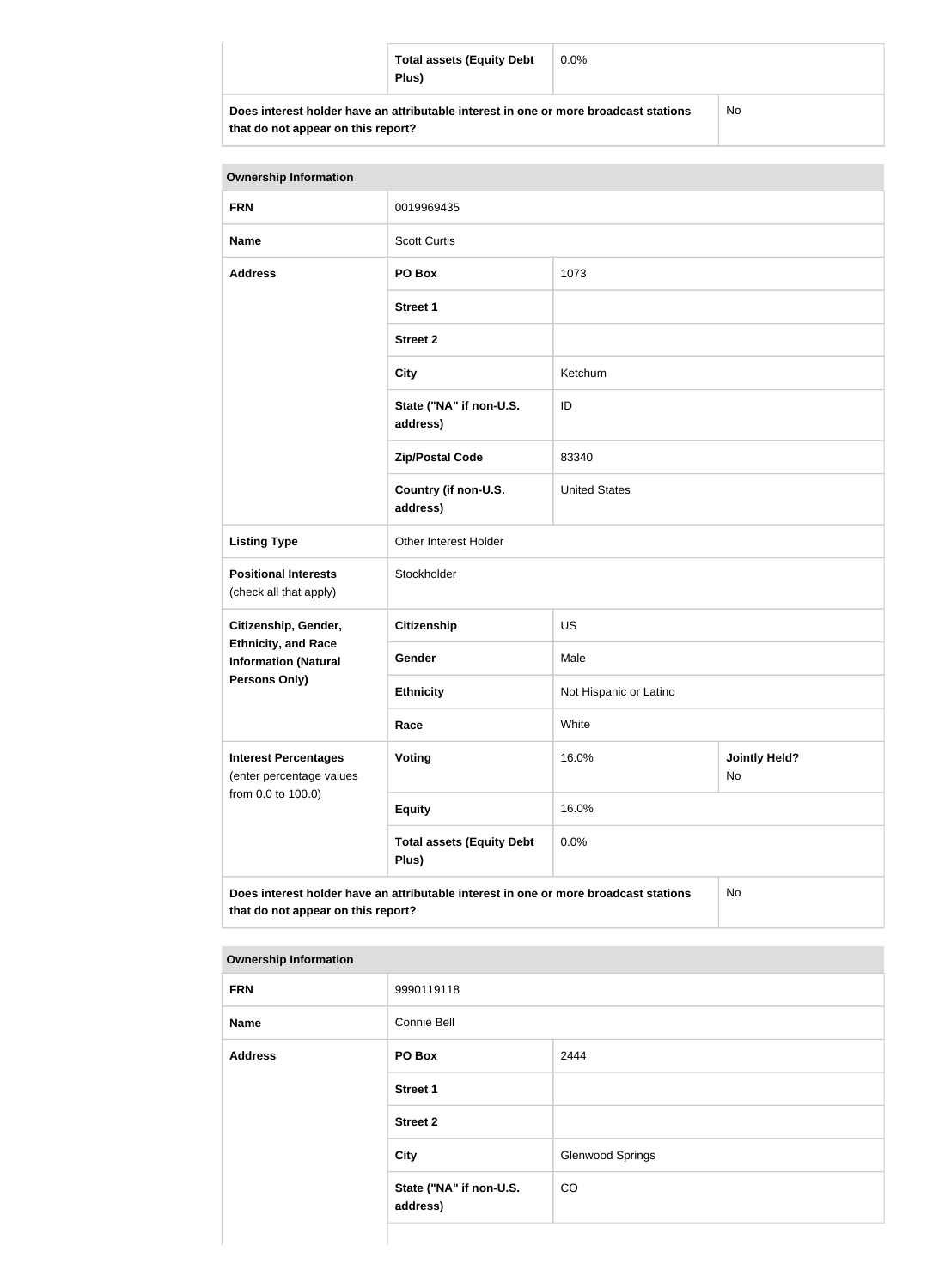|                                                                                      | <b>Zip/Postal Code</b>                    | 81602                  |                                   |
|--------------------------------------------------------------------------------------|-------------------------------------------|------------------------|-----------------------------------|
|                                                                                      | Country (if non-U.S.<br>address)          | <b>United States</b>   |                                   |
| <b>Listing Type</b>                                                                  | Other Interest Holder                     |                        |                                   |
| <b>Positional Interests</b><br>(check all that apply)                                | Stockholder                               |                        |                                   |
| Citizenship, Gender,<br><b>Ethnicity, and Race</b><br><b>Information (Natural</b>    | <b>Citizenship</b>                        | <b>US</b>              |                                   |
|                                                                                      | Gender                                    | Female                 |                                   |
| <b>Persons Only)</b>                                                                 | <b>Ethnicity</b>                          | Not Hispanic or Latino |                                   |
|                                                                                      | Race                                      | White                  |                                   |
| <b>Interest Percentages</b><br>(enter percentage values                              | Voting                                    | 10.0%                  | <b>Jointly Held?</b><br><b>No</b> |
| from 0.0 to 100.0)                                                                   | <b>Equity</b>                             | 10.0%                  |                                   |
|                                                                                      | <b>Total assets (Equity Debt</b><br>Plus) | 0.0%                   |                                   |
| Does interest holder have an attributable interest in one or more broadcast stations |                                           | <b>No</b>              |                                   |

**that do not appear on this report?**

| <b>Ownership Information</b>                                                  |                                     |                         |                            |
|-------------------------------------------------------------------------------|-------------------------------------|-------------------------|----------------------------|
| <b>FRN</b>                                                                    | 0019981877                          |                         |                            |
| <b>Name</b>                                                                   | Ronald J. Milhorn                   |                         |                            |
| <b>Address</b>                                                                | PO Box                              |                         |                            |
|                                                                               | <b>Street 1</b>                     | 1004 Westlock Drive     |                            |
|                                                                               | <b>Street 2</b>                     |                         |                            |
|                                                                               | <b>City</b>                         | <b>Glenwood Springs</b> |                            |
|                                                                               | State ("NA" if non-U.S.<br>address) | CO                      |                            |
|                                                                               | <b>Zip/Postal Code</b>              | 81601                   |                            |
|                                                                               | Country (if non-U.S.<br>address)    | <b>United States</b>    |                            |
| <b>Listing Type</b>                                                           | Other Interest Holder               |                         |                            |
| <b>Positional Interests</b><br>(check all that apply)                         | Stockholder                         |                         |                            |
| Citizenship, Gender,                                                          | <b>Citizenship</b>                  | US                      |                            |
| <b>Ethnicity, and Race</b><br><b>Information (Natural</b>                     | Gender                              | Male                    |                            |
| <b>Persons Only)</b>                                                          | <b>Ethnicity</b>                    | Not Hispanic or Latino  |                            |
|                                                                               | Race                                | White                   |                            |
| <b>Interest Percentages</b><br>(enter percentage values<br>from 0.0 to 100.0) | <b>Voting</b>                       | 7.0%                    | <b>Jointly Held?</b><br>No |
|                                                                               | <b>Equity</b>                       | 7.0%                    |                            |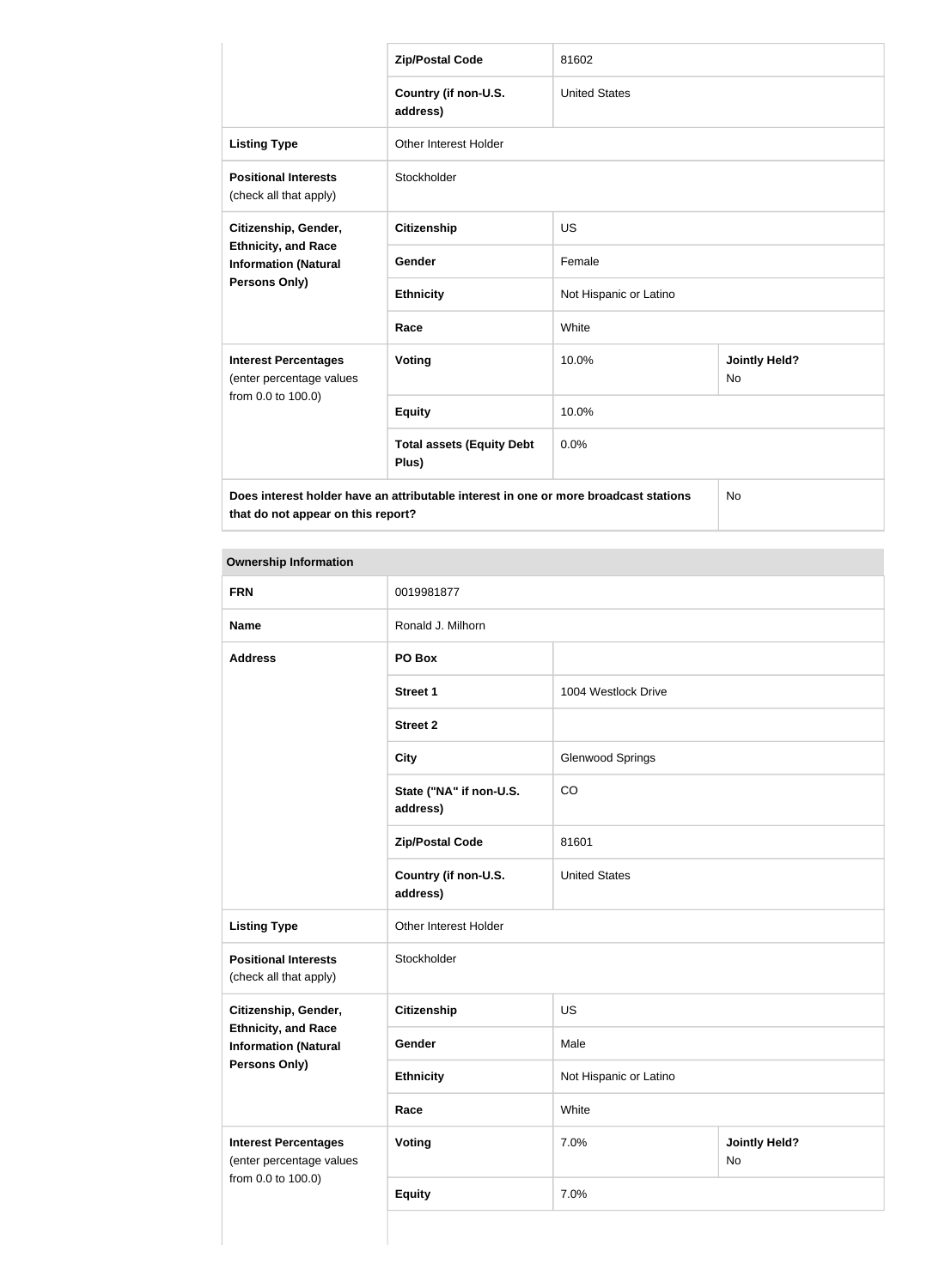| <b>Total assets (Equity Debt</b><br>Plus)                                            | $0.0\%$ |    |
|--------------------------------------------------------------------------------------|---------|----|
| Does interest holder have an attributable interest in one or more broadcast stations |         | No |

| that do not appear on this report? |  |  |  |  |
|------------------------------------|--|--|--|--|
|------------------------------------|--|--|--|--|

| <b>Ownership Information</b>                                                                                                            |                                           |                                    |  |  |
|-----------------------------------------------------------------------------------------------------------------------------------------|-------------------------------------------|------------------------------------|--|--|
| <b>FRN</b>                                                                                                                              | 0020001830                                |                                    |  |  |
| <b>Name</b>                                                                                                                             | <b>Annick Pruett</b>                      |                                    |  |  |
| <b>Address</b>                                                                                                                          | PO Box                                    |                                    |  |  |
|                                                                                                                                         | <b>Street 1</b>                           | 712 Buckeye Court                  |  |  |
|                                                                                                                                         | <b>Street 2</b>                           |                                    |  |  |
|                                                                                                                                         | <b>City</b>                               | Rifle                              |  |  |
|                                                                                                                                         | State ("NA" if non-U.S.<br>address)       | CO                                 |  |  |
|                                                                                                                                         | <b>Zip/Postal Code</b>                    | 81650                              |  |  |
|                                                                                                                                         | Country (if non-U.S.<br>address)          | <b>United States</b>               |  |  |
| <b>Listing Type</b>                                                                                                                     | Other Interest Holder                     |                                    |  |  |
| <b>Positional Interests</b><br>(check all that apply)                                                                                   | Director, Stockholder                     |                                    |  |  |
| Citizenship, Gender,                                                                                                                    | <b>Citizenship</b>                        | <b>US</b>                          |  |  |
| <b>Ethnicity, and Race</b><br><b>Information (Natural</b>                                                                               | Gender                                    | Male                               |  |  |
| <b>Persons Only)</b>                                                                                                                    | <b>Ethnicity</b>                          | Not Hispanic or Latino             |  |  |
|                                                                                                                                         | Race                                      | White                              |  |  |
| <b>Interest Percentages</b><br>(enter percentage values<br>from 0.0 to 100.0)                                                           | Voting                                    | 1.1%<br><b>Jointly Held?</b><br>No |  |  |
|                                                                                                                                         | <b>Equity</b>                             | 1.1%                               |  |  |
|                                                                                                                                         | <b>Total assets (Equity Debt</b><br>Plus) | 0.0%                               |  |  |
| Does interest holder have an attributable interest in one or more broadcast stations<br><b>No</b><br>that do not appear on this report? |                                           |                                    |  |  |

| <b>Ownership Information</b> |
|------------------------------|
|                              |

| <b>FRN</b>     | 0019991983                          |                         |
|----------------|-------------------------------------|-------------------------|
| <b>Name</b>    | Leslie H. Torres                    |                         |
| <b>Address</b> | PO Box                              | 554                     |
|                | <b>Street 1</b>                     |                         |
|                | <b>Street 2</b>                     |                         |
|                | City                                | <b>Glenwood Springs</b> |
|                | State ("NA" if non-U.S.<br>address) | CO                      |
|                |                                     |                         |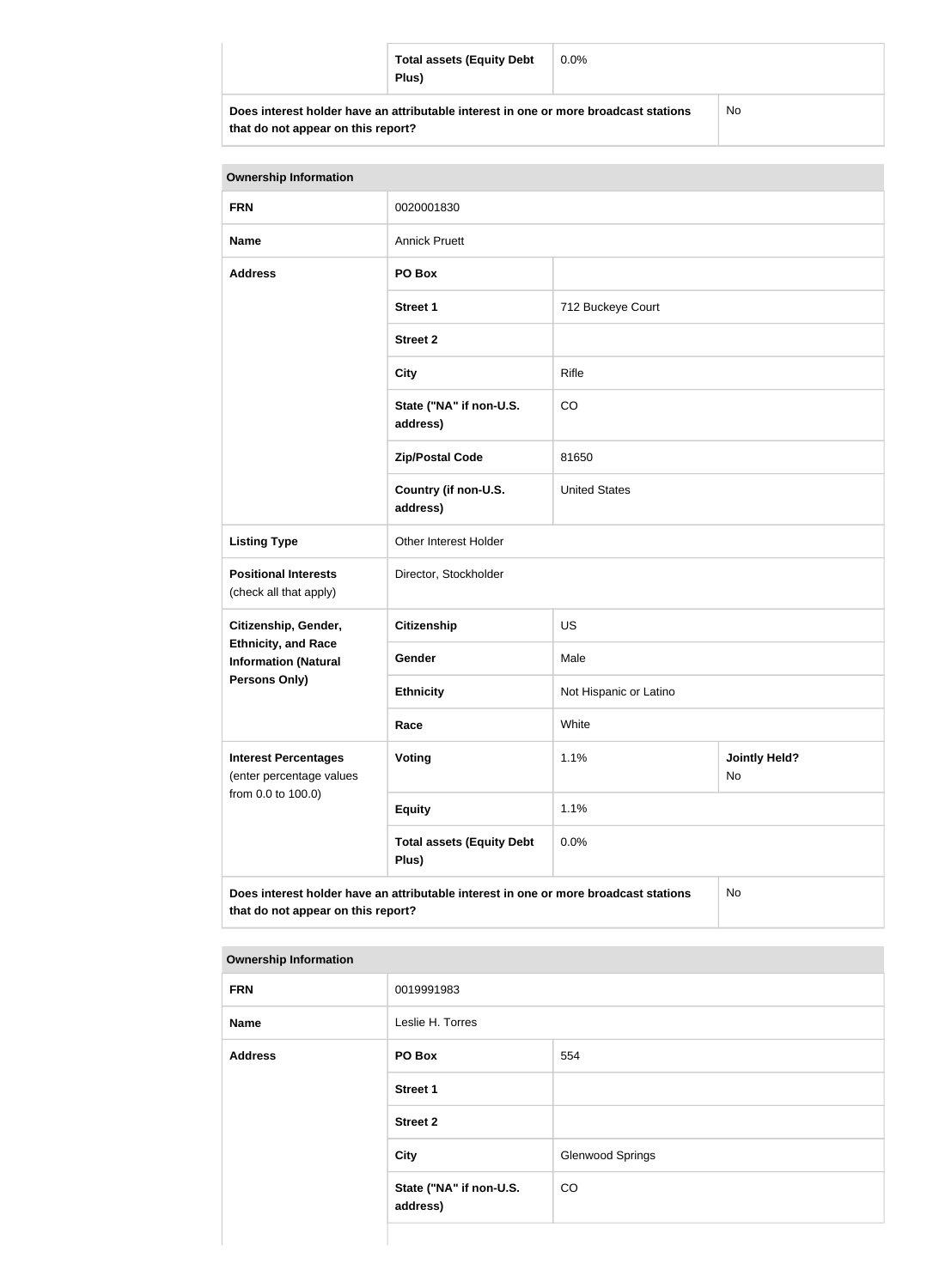|                                                                                                                            | <b>Zip/Postal Code</b>                    | 81602                  |                                   |  |
|----------------------------------------------------------------------------------------------------------------------------|-------------------------------------------|------------------------|-----------------------------------|--|
|                                                                                                                            | Country (if non-U.S.<br>address)          | <b>United States</b>   |                                   |  |
| <b>Listing Type</b>                                                                                                        | <b>Other Interest Holder</b>              |                        |                                   |  |
| <b>Positional Interests</b><br>(check all that apply)                                                                      | Stockholder                               |                        |                                   |  |
| Citizenship, Gender,<br><b>Ethnicity, and Race</b><br><b>Information (Natural</b>                                          | <b>Citizenship</b>                        | <b>US</b>              |                                   |  |
|                                                                                                                            | Gender                                    | Female                 |                                   |  |
| Persons Only)                                                                                                              | <b>Ethnicity</b>                          | Not Hispanic or Latino |                                   |  |
|                                                                                                                            | Race                                      | White                  |                                   |  |
| <b>Interest Percentages</b><br>(enter percentage values                                                                    | Voting                                    | 6.0%                   | <b>Jointly Held?</b><br><b>No</b> |  |
| from 0.0 to 100.0)                                                                                                         | <b>Equity</b>                             | 6.0%                   |                                   |  |
|                                                                                                                            | <b>Total assets (Equity Debt</b><br>Plus) | 0.0%                   |                                   |  |
| Does interest holder have an attributable interest in one or more broadcast stations<br>that do not appear on this report? |                                           |                        | <b>No</b>                         |  |

| <b>Ownership Information</b>                                                  |                                     |                        |                            |
|-------------------------------------------------------------------------------|-------------------------------------|------------------------|----------------------------|
| <b>FRN</b>                                                                    | 0020001962                          |                        |                            |
| <b>Name</b>                                                                   | Wendy Chenoweth                     |                        |                            |
| <b>Address</b>                                                                | PO Box                              |                        |                            |
|                                                                               | <b>Street 1</b>                     | 1577 Beech Street      |                            |
|                                                                               | <b>Street 2</b>                     |                        |                            |
|                                                                               | <b>City</b>                         | Rifle                  |                            |
|                                                                               | State ("NA" if non-U.S.<br>address) | CO                     |                            |
|                                                                               | <b>Zip/Postal Code</b>              | 81650                  |                            |
|                                                                               | Country (if non-U.S.<br>address)    | <b>United States</b>   |                            |
| <b>Listing Type</b>                                                           | Other Interest Holder               |                        |                            |
| <b>Positional Interests</b><br>(check all that apply)                         | Director                            |                        |                            |
| Citizenship, Gender,                                                          | <b>Citizenship</b>                  | <b>US</b>              |                            |
| <b>Ethnicity, and Race</b><br><b>Information (Natural</b>                     | Gender                              | Female                 |                            |
| Persons Only)                                                                 | <b>Ethnicity</b>                    | Not Hispanic or Latino |                            |
|                                                                               | Race                                | White                  |                            |
| <b>Interest Percentages</b><br>(enter percentage values<br>from 0.0 to 100.0) | <b>Voting</b>                       | 0.0%                   | <b>Jointly Held?</b><br>No |
|                                                                               | <b>Equity</b>                       | 0.0%                   |                            |
|                                                                               |                                     |                        |                            |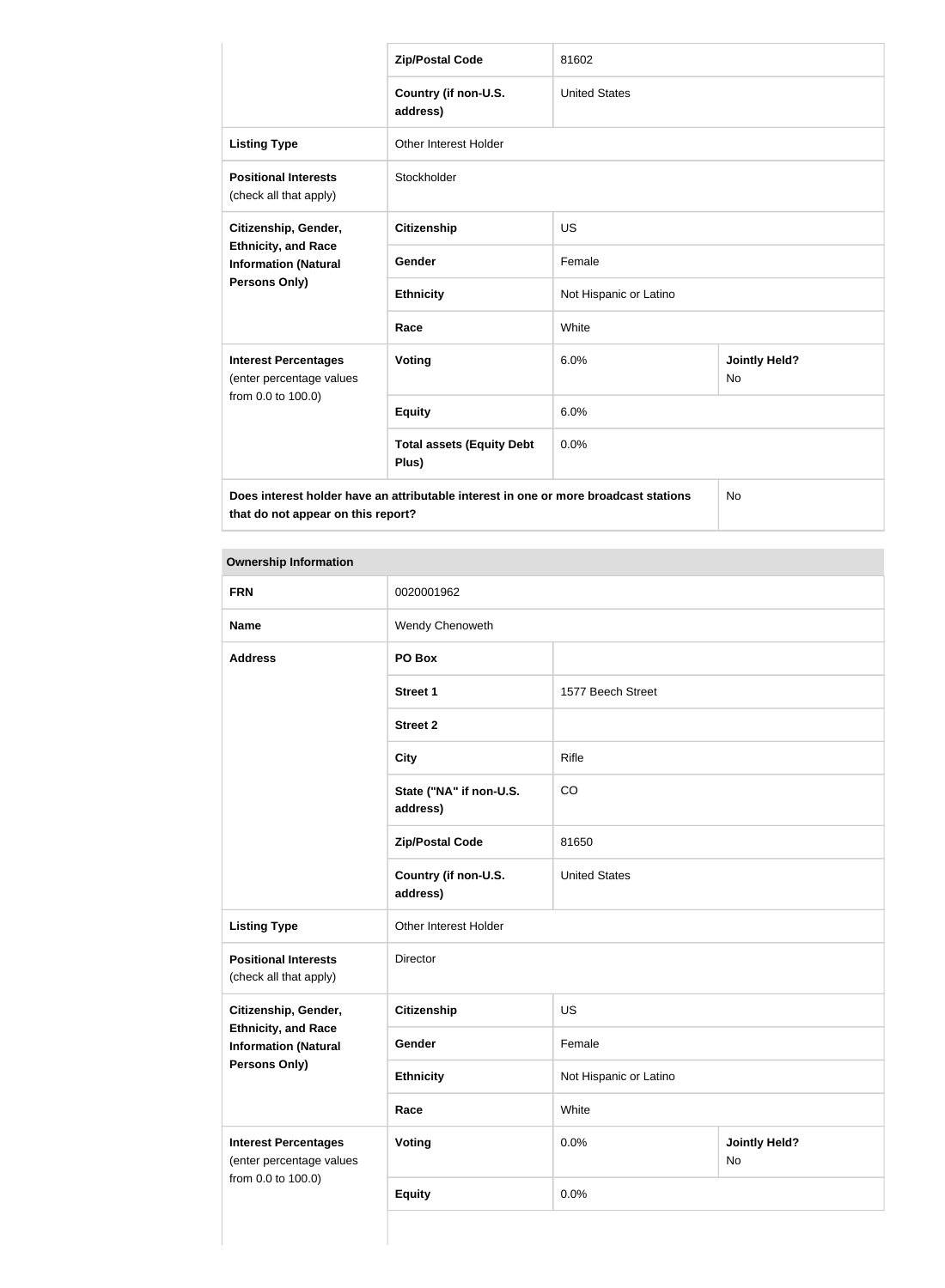|                                                                                         | <b>Total assets (Equity Debt</b><br>Plus)                                            | $0.0\%$ |    |
|-----------------------------------------------------------------------------------------|--------------------------------------------------------------------------------------|---------|----|
| that do not appear on this report?                                                      | Does interest holder have an attributable interest in one or more broadcast stations |         | No |
|                                                                                         |                                                                                      |         |    |
| V∆c<br>(b) Poenandant cortifies that any interests including equity financial or voting |                                                                                      |         |    |

| (b) Respondent certifies that any interests, including equity, financial, or voting | Yes |
|-------------------------------------------------------------------------------------|-----|
| interests, not reported in this filing are non-attributable.                        |     |
| If "No," submit as an exhibit an explanation.                                       |     |

| (c) Does the Respondent or any reported interest holder         | <b>No</b> |
|-----------------------------------------------------------------|-----------|
| hold an attributable interest in any newspaper entities in      |           |
| the same market as any station for which this report is         |           |
| filed, as defined in 47 C.F.R. Section 73.3555?                 |           |
| If "Yes," provide information describing the interest(s), using |           |
| EITHER the subform OR the spreadsheet option below.             |           |
| Respondents with a large number (50 or more) of entries to      |           |
| submit should use the spreadsheet option.                       |           |
| NOTE: Spreadsheets must be submitted in a special XML           |           |
| Spreadsheet format with the appropriate structure that is       |           |
| specified in the documentation. For instructions on how to      |           |
| use the spreadsheet option to complete this question            |           |
| (including templates to start with), please Click Here.         |           |
| If using the subform, leave the percentage of total assets      |           |
| (Equity Debt Plus) field blank for an interest holder unless    |           |
| that interest holder has an attributable interest in the        |           |
| newspaper entity solely on the basis of the Commission's        |           |
| Equity Debt Plus attribution standard, 47 C.F.R. Section        |           |
| 73.3555, Note 2(i). If using an XML Spreadsheet, enter "NA"     |           |
| into the percentage of total assets (Equity Debt Plus) field    |           |
| for an interest holder unless that interest holder has an       |           |
| attributable interest in the newspaper entity solely on the     |           |
| basis of the Commission's Equity Debt Plus attribution          |           |
| standard.                                                       |           |
| The Respondent must provide an FCC Registration Number          |           |
| for each interest holder reported in response to this           |           |
| question. Please see the Instructions for detailed information  |           |
| and guidance concerning this requirement.                       |           |

**(d) Are any of the individuals listed as an attributable interest holder in the Respondent married to each other or related to each other as parentchild or as siblings?** Yes

If "Yes," provide the following information for each such the relationship.

| <b>Family Relationships</b> |            |             |                     |
|-----------------------------|------------|-------------|---------------------|
| <b>FRN</b>                  | 0014855498 | <b>Name</b> | Gabriel J Chenoweth |
| <b>FRN</b>                  | 0020001962 | <b>Name</b> | Wendy Chenoweth     |
| Relationship                | Spouses    |             |                     |